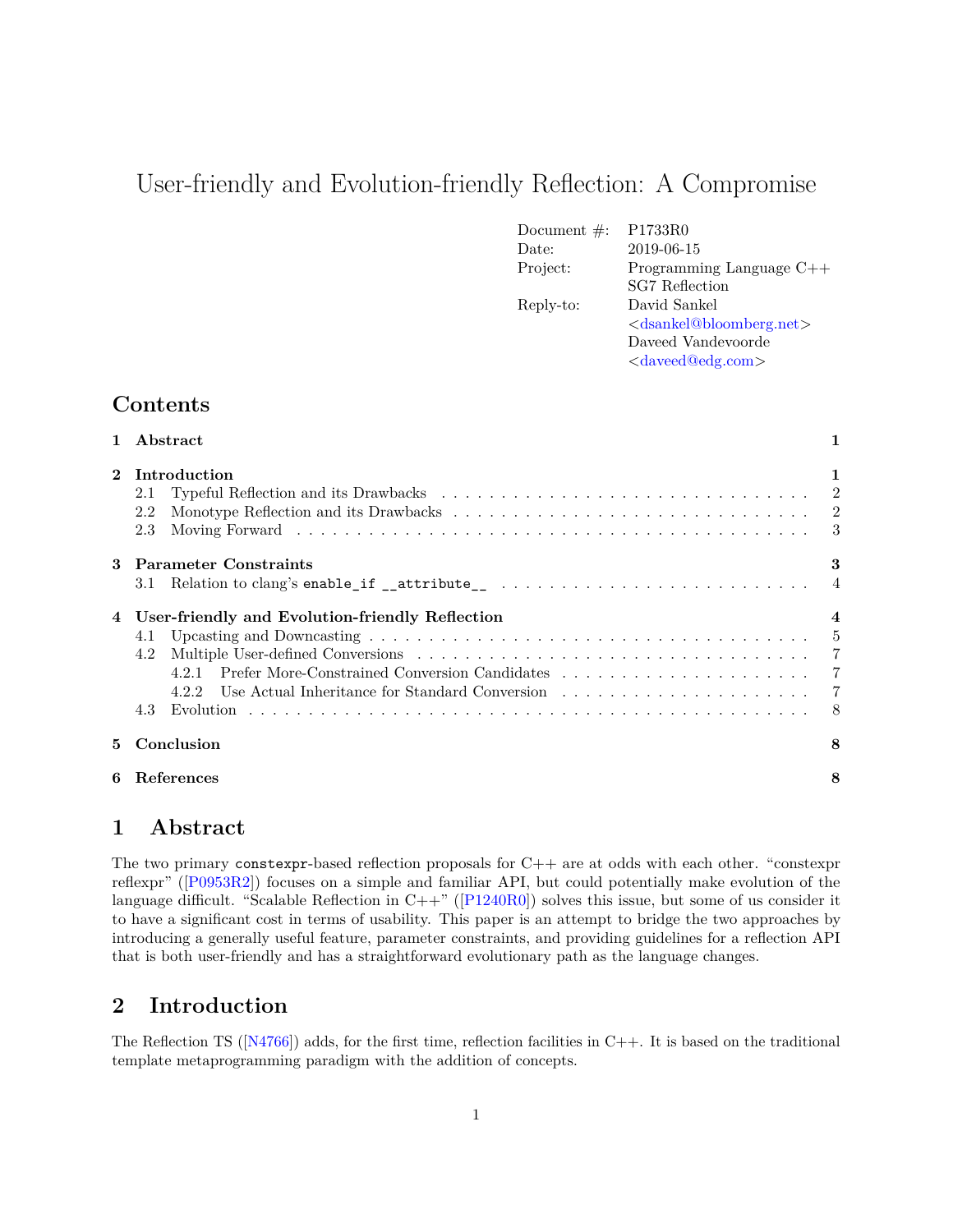Over time it became clear that an approach based on constexpr would be superior in both compile-time efficiency and approachability by non-experts. Two independent efforts were made to design such a system culminating in "constexpr reflexpr" ( $[PO953R2]$ ) and "Scalable Reflection in  $C++$ " ( $[P1240R0]$ ). While the fundamental machinery in these two proposals is similar, the user-level APIs have significant differences.

At the time of this writing, the committee has not converged on either paper. In this document we will briefly summarize the chief differences and outline a new design, based on a new parameter constraints feature, that has the potential to bridge the gap between the two proposals.

### <span id="page-1-0"></span>**2.1 Typeful Reflection and its Drawbacks**

"constexpr reflexpr" ([\[P0953R2\]](#page-8-0)) is typeful in that values returned by the reflexpr operator have types corresponding to the kind of syntax being reflected. See the following example:

```
template <typename T>
void dump() {
    constexpr reflect:: Record metaT = reflexpr(T);
   std::cout << "name: " << metaT.get display name() << std::endl;
   std::cout << "members:" << std::endl;
   for(const RecordMember member : metaT.get_public_data_members())
        std::cout
            << " " << member.get_type().get_display_name()
            << " " << member.get_name() << std::endl;
}
```
Each of these types have corresponding operations and together form a type hierarchy. For example, all reflect::Class objects are also reflect::Type objects.

The  $[P0953R2]$  authors claim that this style of API reflects good practice and will be familiar to most  $C++$ developers. They also point out that overload resolution works well and, for many simple use cases, "advanced" features such as non-type template parameters and concepts aren't necessary at all.

On the other hand, the [\[P1240R0\]](#page-8-1) authors point out,

Although the relationship between major language concepts is relatively stable, we do occasionally make fundamental changes to our vocabulary (e.g., during the  $C++11$  cycle we changed the definition of "variable"). Such a vocabulary change is more disruptive to a class hierarchy design than it is to certain other kinds of interfaces (we are thinking of function-based interfaces here)

They also claim that a type-based hierarchy will have a significant negative performance impact on code which uses reflection. A full critique of this approach can be found in [\[ReflexprRebuttle\]](#page-8-3).

### <span id="page-1-1"></span>**2.2 Monotype Reflection and its Drawbacks**

"Scalable Reflection in  $C++$ " ( $[P1240R0]$ ) takes a different approach. They provide the following example.

```
template<Enum T>
std::string to_string(T value) { // Could also be marked constexpr
  for... (auto e : std::meta::members_of(reflexpr(T)) {
    if (unreflexpr(e) == value) {
      return std::meta::name_of(e);
   }
 }
 return "<unnamed>";
}
```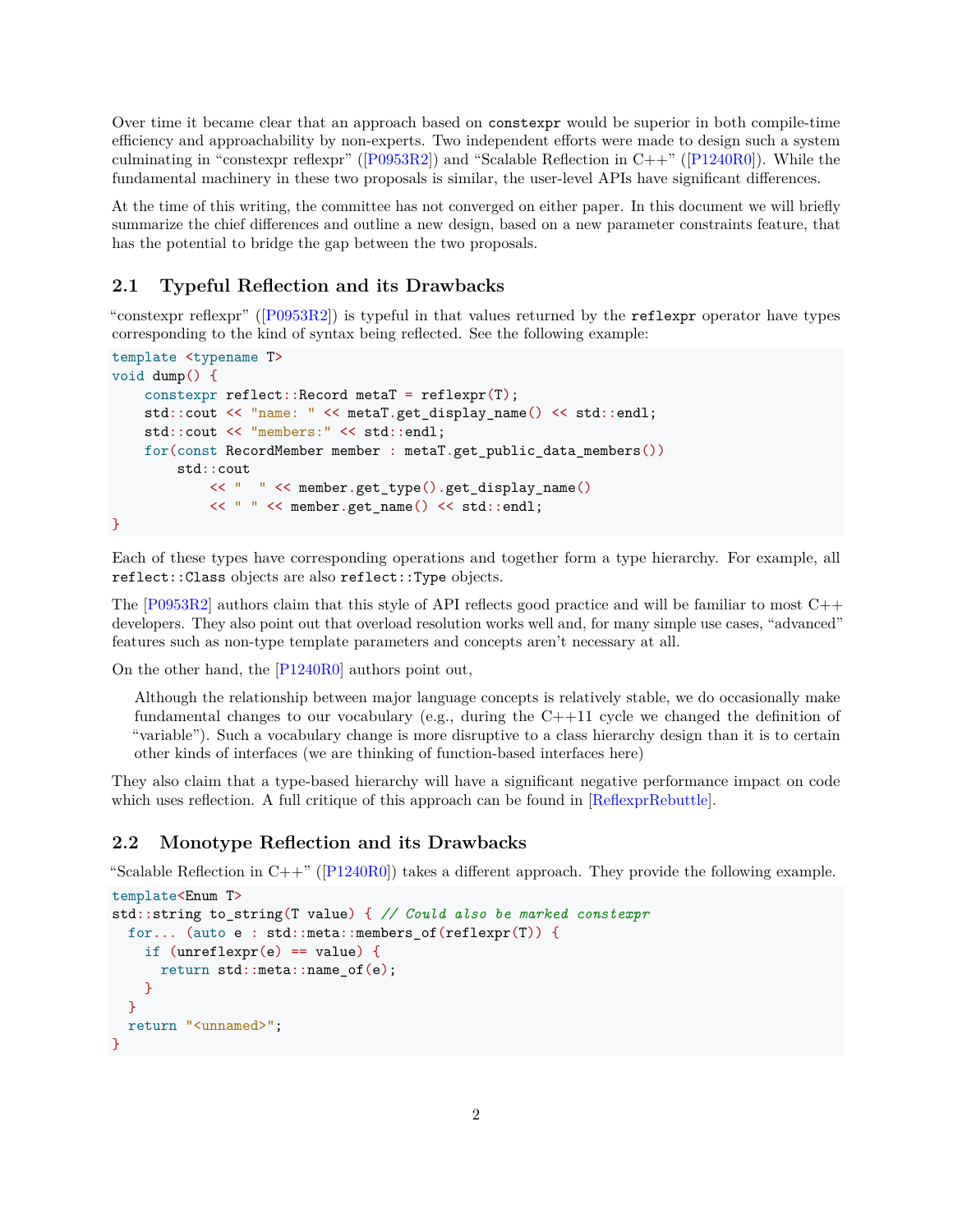In this approach values returned by the reflexpr operator all have the same type, meta::info. Instead of constraining functions, such as members of, based on parameter types, sentinel meta::info objects are used to represent errors.

```
namespace std::meta {
  constexpr! auto members_of(info class_type, auto ...filters)
                        ->std::vector<info> {...};
}
```
If called with an argument for class\_type that is the reflection of a non-class type or a capturing closure type (or an alias/cv-qualified version thereof), these facilities return a vector containing a single invalid reflection.

By not tying reflection facilities to a type hierarchy, performance is significantly improved and the language is better able to evolve.

This approach has been critiqued by the authors of [\[P0953R2\]](#page-8-0) for not following Object Oriented principles and for having a style foreign to most programmers.

Object-oriented design is simple to reason about and easy to write. It fits naturally into  $C++$  and its focus on values, type-safety, and conceptual abstractions.

They also claim that the compile-time performance benefits of the approach will shrink as compiler technology improves. For a full critique, see [\[P1477R0\]](#page-8-4).

### <span id="page-2-0"></span>**2.3 Moving Forward**

Is there a way past the impasse? A subset of the authors of [\[P0953R2\]](#page-8-0) and [\[P1240R0\]](#page-8-1) got together for several brainstorm sessions to determine what a compromise solution, if any, would look like. The end result was a hybrid between the two approaches utilizing a newly proposed language feature, parameter constraints.

### <span id="page-2-1"></span>**3 Parameter Constraints**

Parameter constraints are an extension of concepts such that parameters can be utilized in requires clauses. Consider the following overload set for the familiar power function:

```
double pow( double base, int iexp );
double pow( double base, int iexp ) requires (iexp == 2); // proposed
```
The second declaration is identical to the first except it has an additional constraint that the second argument is 2. Its implementation could be heavily optimized given this additional information.

Overload resolution in C++ happens at compile time, *not* run time, so how could this ever work? Consider the call to pow in the following function.

```
void f(double in) {
  in += 5.0;
  double d = pow(in, 2);// ...
}
```
Here the compiler knows *at compile time* that the second argument to pow is 2 so it can theoretically make use of the overload with the parameter constraint. In what other cases does the compiler know at compile time the value of a parameter?

As it turns out, we already have standardese for such an argument (or generally an expression) in  $C++$ : *constant expression*.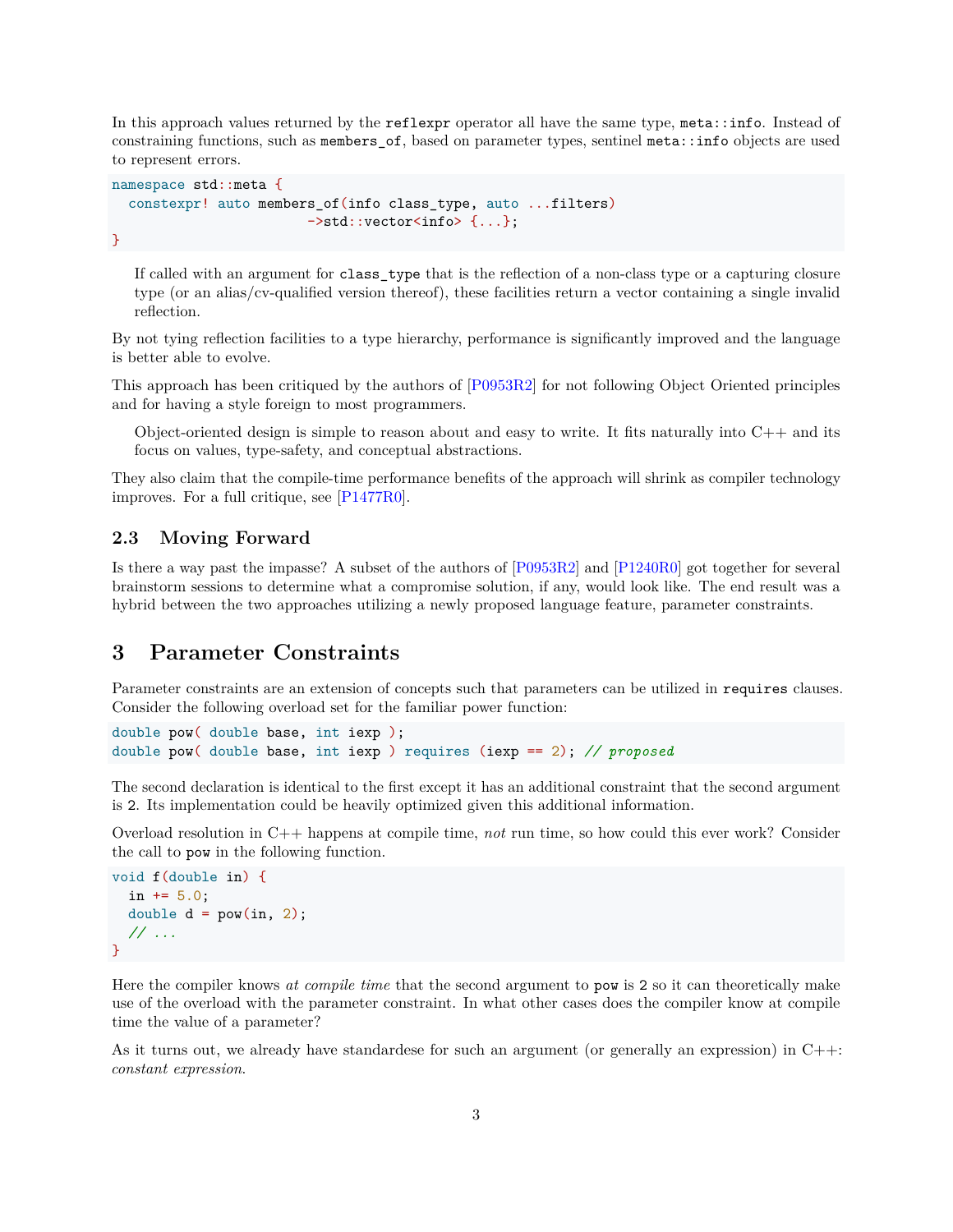In short, this concepts extension will allow for parameter identifiers to appear in requires clauses and during overload resolution:

- if the argument is a *constant expression* it is evaluated as part of evaluation of the requires clause, and
- if the argument is *not* a *constant expression* the entire overload is discarded.

#### <span id="page-3-0"></span>**3.1 Relation to clang's enable\_if \_\_attribute\_\_**

As it turns out there already exists similar functionality implemented as an experimental clang extension (See [\[ClangAttributes\]](#page-7-3)). The above example can be written as follows using this extension:

```
double pow( double base, int iexp );
double pow( double base, int iexp ) __attribute_((enable_if(iexp == 2, "")));
```
The enable\_if clang attribute, when combined with its unavailable attribute, can be used to effectively check some precondition violations at compile time. See the following example taken from clang's documentation:

```
int isdigit(int c);
int isdigit(int c)
  _ attribute<sub>-</sub>((enable_if(c <= -1 || c > 255, "chosen when 'c' is out of range")))
  __attribute__((unavailable("'c' must have the value of an unsigned char or EOF")));
void foo(char c) {
  isdigit(c);
  isdigit(10);
  isdigit(-10); // results in a compile-time error.
}
```
Our proposed concepts extension can solve this problem as well, albeit without the diagnostic, by making use of = delete.

```
int isdigit(int c);
int isdigit(int c) requires(c \le -1 || c > 255) = delete;
```
### <span id="page-3-1"></span>**4 User-friendly and Evolution-friendly Reflection**

Parameter constraints are a neat feature, but what do they have to do with reflection?

[\[P0953R2\]](#page-8-0)'s user-centric API calls for a type hierarchy representing various elements of C++'s abstract syntax tree. This tree could change significantly over time with new revisions of the language. Because of this, reflexpr expressions should not result in values whose type are tightly bound to this hierarchy. Instead, these values should be *convertible* to values within the hierarchy.

```
constexpr
meta::cpp20::type t = reflexpr(int); // reflexpr(int) produces a meta::info
                                     // object which is converted to a
                                     // meta::cpp20::type object.
```
Conversions to the meta::cpp20 hierarchy can be made cleanly and without templates using parameter constraints in conversion constructors.

```
namespace meta::cpp20 {
struct type {
  consteval type(meta::info i) requires(meta::is_type(i));
 //...
```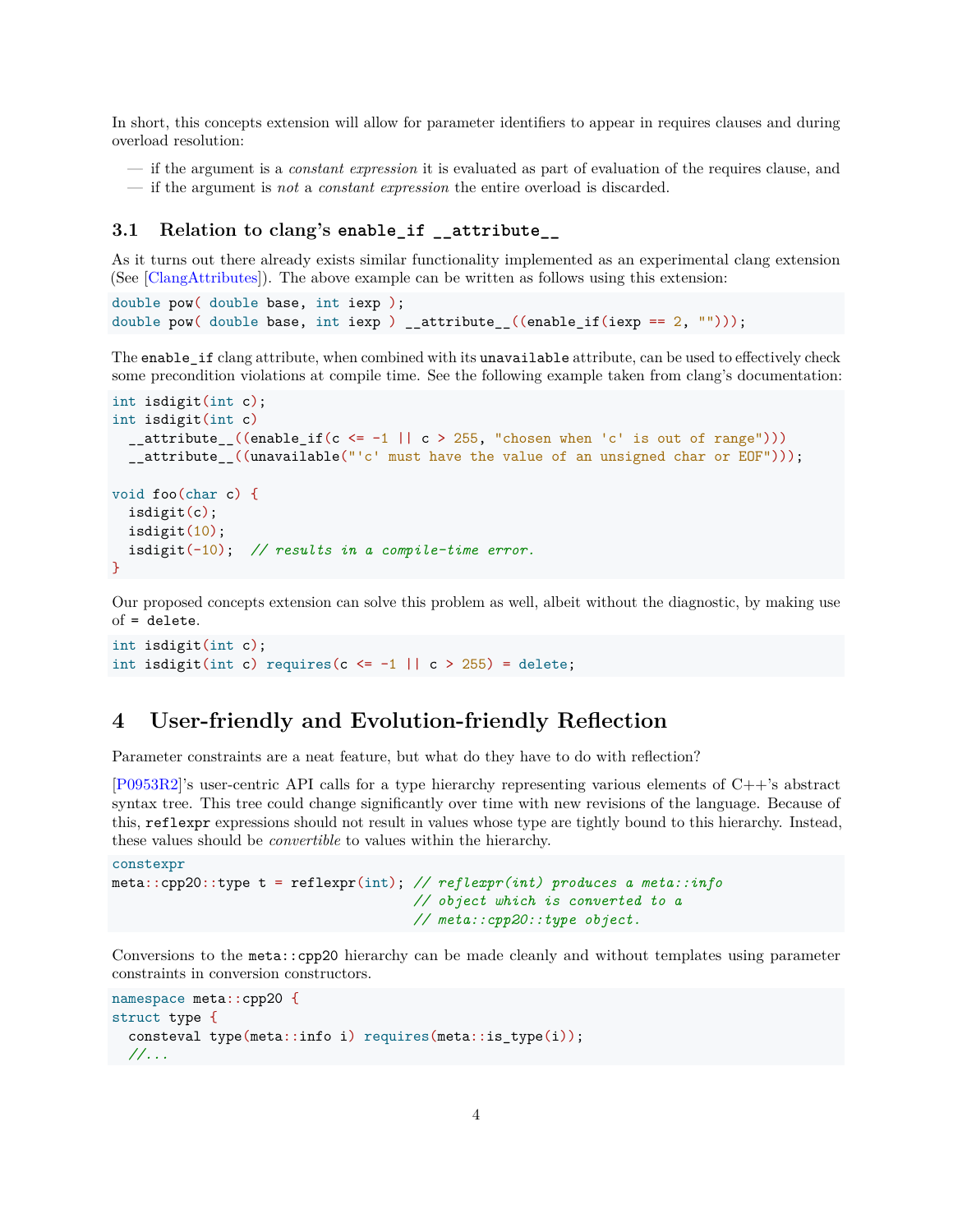```
};
struct class_ {
  consteval class_(meta::info i) requires(meta::is_class(i));
 //...
};
}
```
However, to provide users with seamless interaction with overloading, the following needs to be supported somehow.

```
void print(meta::cpp20::namespace t); // #1
void print(meta::cpp20::type v); // #2
void print(meta::cpp20::class_ c); // #3
//...
namespace foo { /*...*/ }
class bar{};
void f() {
 print(reflexpr(foo)); // Matches #1
 print(reflexpr(int)); // Matches #2
 print(reflexpr(bar)); // Desire to match #3, but ambiguous between #2 and #3.
}
```
This can be solved, however, by making conversions from meta::info objects only to the bottom-most-leaves (or logically "most derived" classes) of the type hierarchy.

```
namespace meta::cpp20 {
struct type {
  consteval type(meta::info i) requires( meta::is_type(i)
                                      && !meta::is_class(i)
                                      && !meta::is_union(i)
                                      && !meta::is_enum(i) );
 //...
};
struct class_ {
  consteval class_(meta::info i) requires( meta::is_class(i) );
  //...
};
}
```
Now print(reflexpr(bar)) will unambiguously select the desired overload.

### <span id="page-4-0"></span>**4.1 Upcasting and Downcasting**

Once in the type hierarchy, casting upward can be implemented in the usual way.

```
namespace meta::cpp20 {
struct class_ {
 consteval class_(meta::info i) requires( meta::is_class(i) );
 consteval operator type();
 //...
```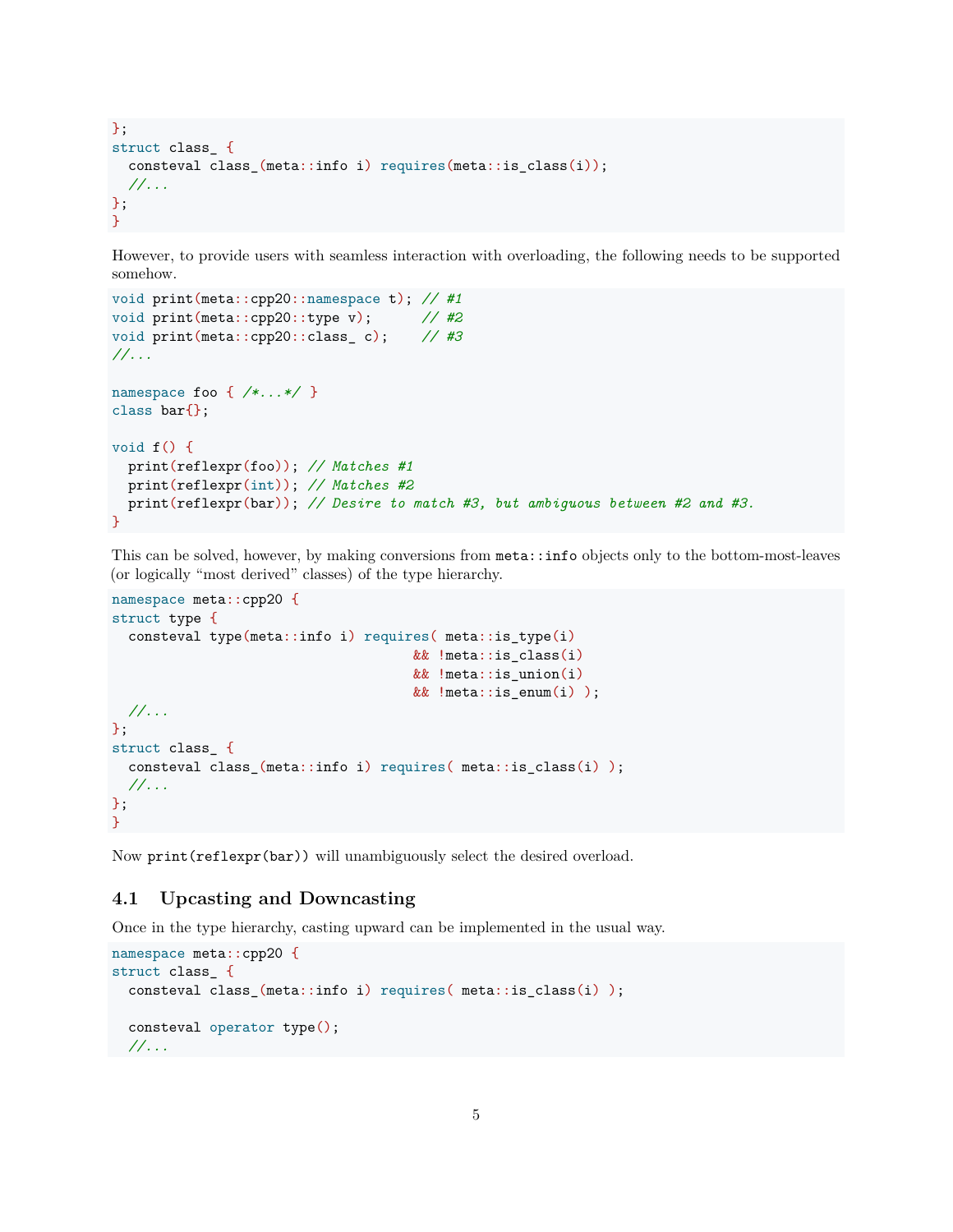}; } class bar{}; void g() { constexpr meta::cpp20::class\_ c = reflexpr(bar);  $meta::cpp20::type t = c;$ }

A downcast function template can be provided to go in the reverse direction.

```
namespace meta::cpp20 {
   consteval class_ make_class_from_info(meta::info i);
        // Fails with an exception if !meta::is_class(i)
   template<typename T>
   consteval T downcast(meta::cpp20::type t) {
        if constexpr (std::is_same_v<T, meta::cpp20::class_ ) {
            return make_class_from_info(t.info());
        } else //...
   }
}
class bar{};
void h() {
   constexpr meta::cpp20::type t = reflexpr(bar);
    constexpr auto c = meta::cpp20::downcast<meta::cpp20::class_>(t); // OK
}
```
For programmer convenience, we can additionally provide a most derived function which will take in a meta::cpp20::object (the most base class in the hierarchy) and return an instance of the most derived type for that object.

```
namespace meta::cpp20 {
  consteval std::span<type_> get_member_types(class_ c) const;
}
struct baz {
  enum E { /*...*/ };
 class Buz{ /*...*/ };
 using Biz = int;};
void print(meta::cpp20::enum_); // #1
void print(meta::cpp20::class_); // #2
void print(meta::cpp20::type); // #3
void f() {
  constexpr meta::cpp20::class_ metaBaz = reflexpr(baz);
  for...(constexpr meta::cpp20::type member_ : get_member_types(metaBaz)) {
    print( meta::cpp20::most_derived(member_) ); // Calls #1, #2, and then #3
  }
}
```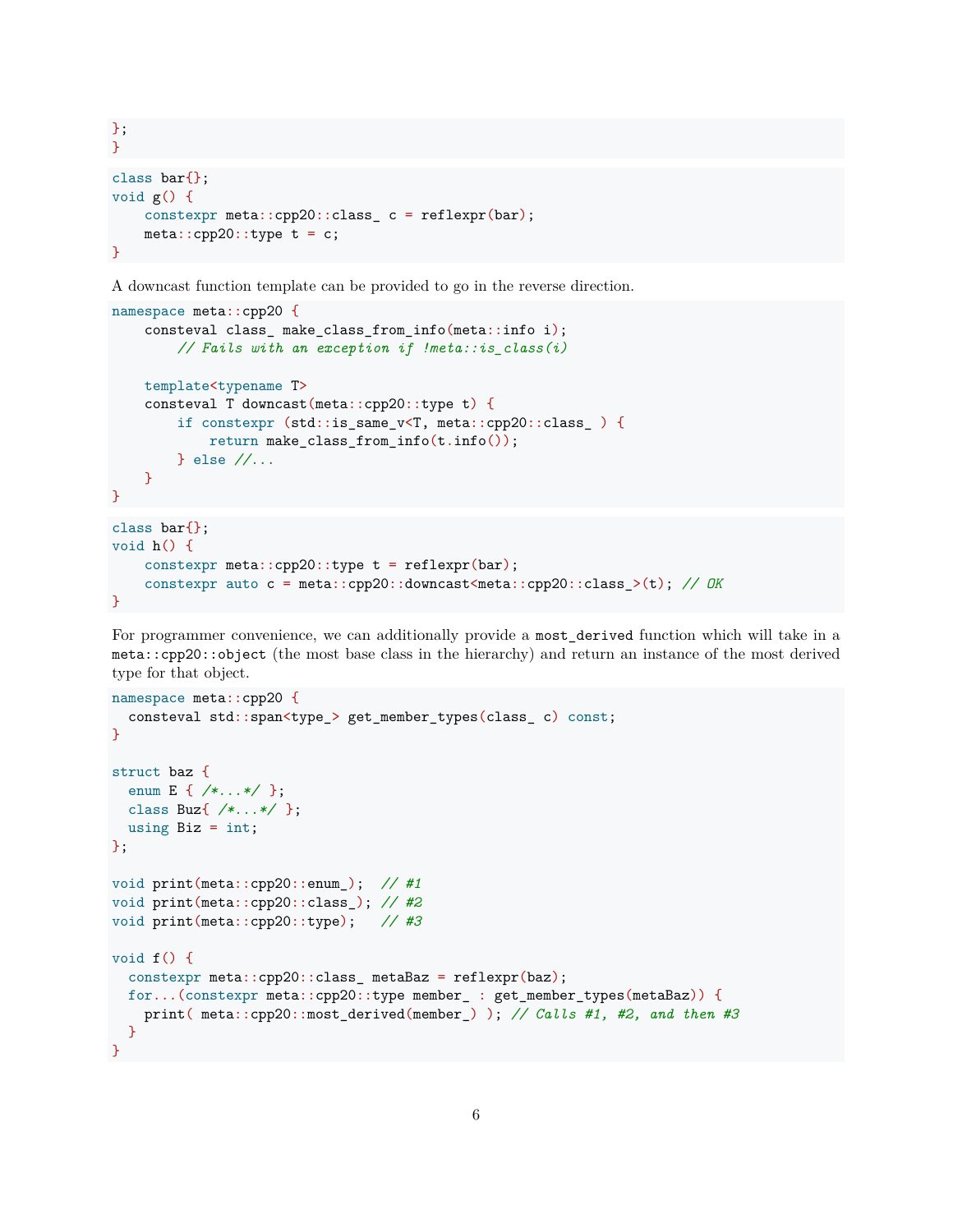most\_derived can be implemented using parameter constraints:

```
template<br/>>bool dummy=true>
consteval type most_derived(object o) requires( meta::is_type(o.info())
                                              && !meta::is_class(o.info())
                                              && !meta::is_union(o.info())
                                              && !meta::is enum(o.info()))
template<br/>bool dummy=true>
consteval enum_ most_derived(object o) requires( meta::is_enum(o.info()))
//...
```
### <span id="page-6-0"></span>**4.2 Multiple User-defined Conversions**

It likely wouldn't be unusual to have a have a declaration like,

```
consteval X reflective_fun(type t);
```
namespace meta::cpp20 {

}

, that is meant to accept *any* type. By limiting the match to only types whose associated mostderived meta-object type is type, we would not be able to easily pass e.g., reflexpr(my\_enum) (going via info→enum\_type→type requires two user-defined conversions, which isn't valid).

We present a couple alternatives for making this work properly.

#### <span id="page-6-1"></span>**4.2.1 Prefer More-Constrained Conversion Candidates**

In this solution we would allow meta::info objects to be converted to any base classes *in addition* to the most-derived class.

```
namespace meta::cpp20 {
struct type {
 consteval type(info i) requires is_type(i);
 // ...
};
struct enum_ {
 consteval enum (info i) requires is type(i) \&& is enum(i);
  // ...
};
}
```
Overload resolution rules would be modified such that candidates with a more specific set of requires clauses are preferred. For example, conversion of reflexpr(my\_enum) would match conversion to enum\_ better than conversion to type.

#### <span id="page-6-2"></span>**4.2.2 Use Actual Inheritance for Standard Conversion**

Conversion of a value one of its base classes is not considered a user-defined conversion so it can be used to work around the "two user-defined conversions" issue.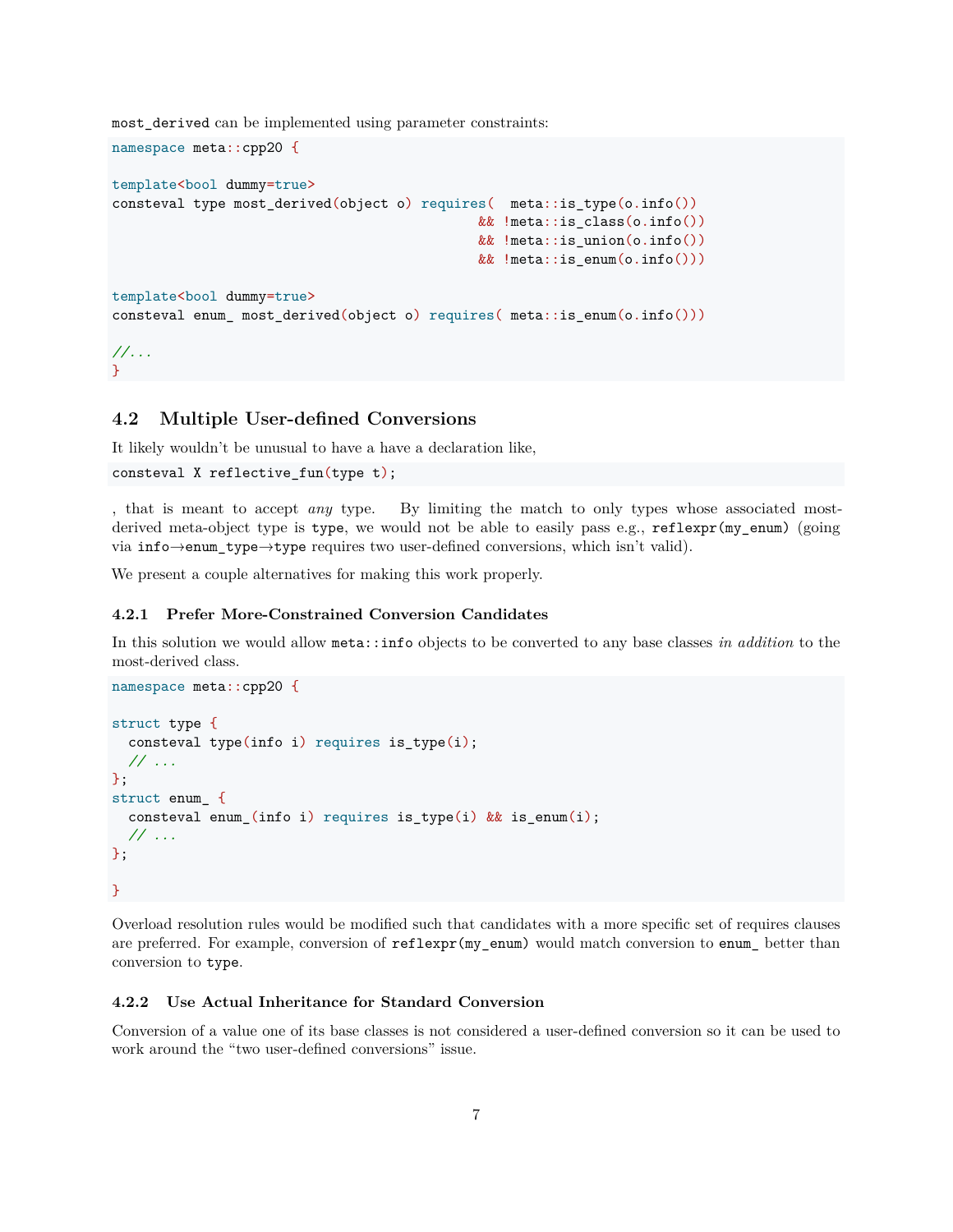```
namespace meta::cpp20 {
struct object { /*...*/ };
struct named : public object { /*...*/ };
struct type : public named { /*...*/ };
struct enum_ : public type {
  consteval enum_(info i) requires is_type(i) && is_enum(i);
  // ...
};
}
```
Calling reflective\_fun above with an argument reflexpr(my\_enum) will result in a user-defined conversion to enum\_ and then a standard conversion to type.

The slicing here is safe, but meta::cpp20::downcast must still be used instead of dynamic cast to downcast.

The benefit of this approach is that another language feature is not required.

#### <span id="page-7-0"></span>**4.3 Evolution**

The structure of C++'s abstract syntax tree (AST) can change drastically over time while the language itself retains backwards compatibility. It is important that reflection doesn't hinder evolution of C++'s AST. The design presented here, which relegates the AST view to a library feature, allows C++'s AST to evolve while retaining backwards compatibility of reflection-based code.

The are two types of AST evolutions to consider:

- **API backwards compatible changes**. Additions of new AST nodes or adding additional functions that operate on AST classes fall into this category. These types of changes can be made safely to the user-level API between revisions of the programming language. Most AST modifications fall into this category.
- **API non-backwards compatible changes**. These kinds of changes involve a reorganization of or significant meaning changes in the AST hierarchy. For these kinds of changes a new namespace would be created (e.g. meta::cpp29) containing the new hierarchy. The old namespace and classes would continue to be functional with existing code although they wouldn't be expected to work with newer features in the language. The expectation is that older AST variants would be deprecated and eventually removed from the standard library.

Decoupling the type hierarchy (meta::cpp20) from the reflection language facility (reflexpr) provides a means for the language to continue its evolution and provides reflection users a reasonable migration path.

### <span id="page-7-1"></span>**5 Conclusion**

Reflection facilities provide an interesting design challenge in both balancing flexibility in future migration of the language and providing an API that is intuitive and simple to use. The solution proposed here intends to strike a balance between the two that is sufficient for both these aims.

### <span id="page-7-2"></span>**6 References**

<span id="page-7-3"></span>[ClangAttributes] 2019. Attributes in Clang. <http://clang.llvm.org/docs/AttributeReference.html#enable-if>